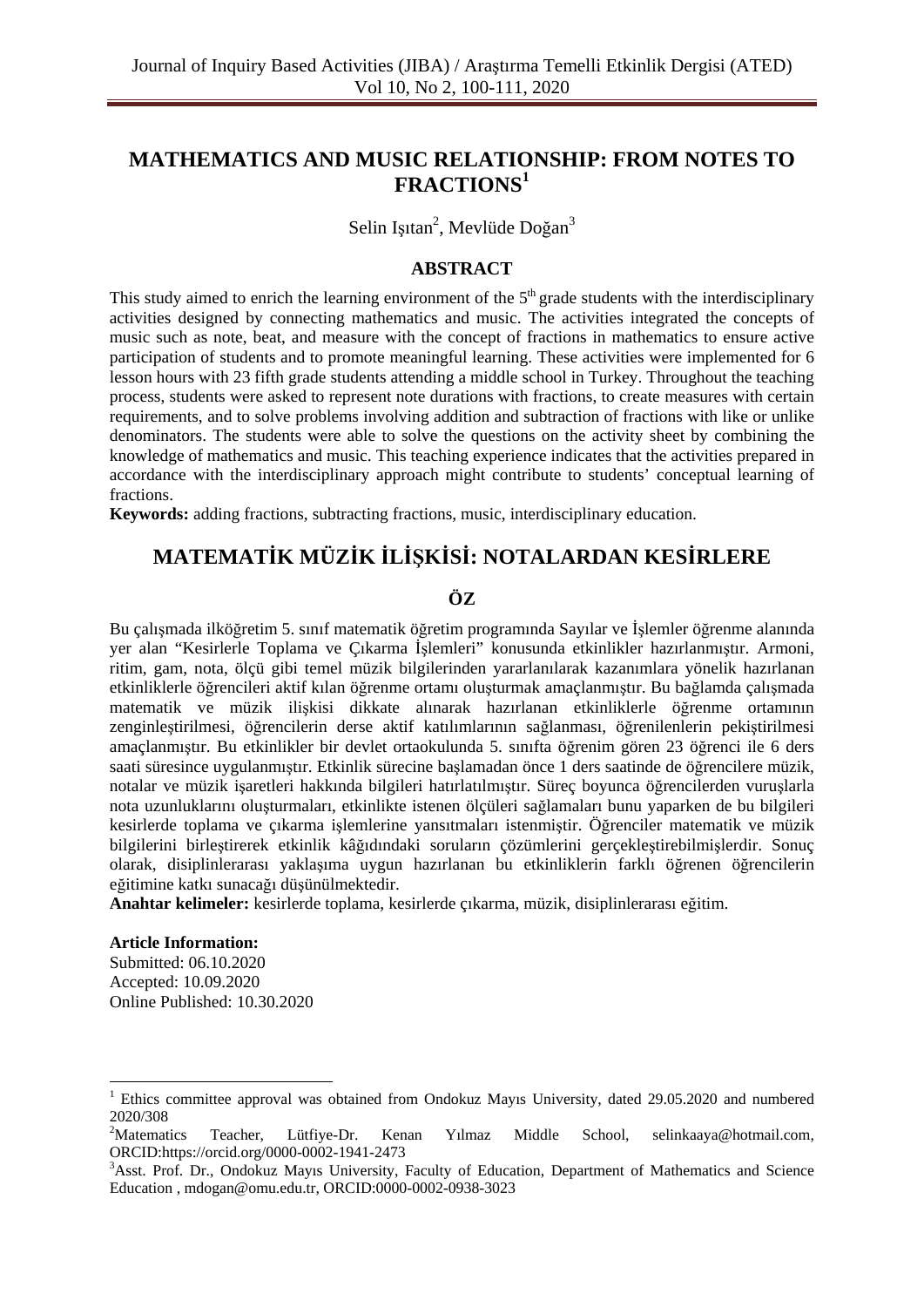### **INTRODUCTION**

Contemporary education promotes learnercentered classrooms where students take ownership of their learning, inquire about their interests, and build new knowledge through active participation in the learning and teaching process. This view of education is in sharp contrast to traditional teaching which is based on transferring knowledge from the teacher to students through direct instruction. In the modern view of education, students should be encouraged to develop their knowledge and skills through learning activities appropriate to their interests, abilities, and needs (Zhou & Brown, 2017). For this purpose, it is significant to create learning environments enriched with an interdisciplinary approach for students with multiple intelligences.

According to Yıldırım (1996), the main purpose of the interdisciplinary approach is to help students learn the concepts meaningfully through making connections as well as enabling them to improve the knowledge and skills in other disciplines in the process. The interdisciplinary approach helps students combine and integrate knowledge in different fields (Demirel et al., 2008). An interdisciplinary approach is not to relate various disciplines in one lesson, but to build instruction entirely on comprehending a concept or solving a problem by using knowledge from different fields (Yıldırım, 1996). Similarly, Jacobs (1989) defines interdisciplinary instruction as an approach that utilizes more than one discipline to study a concept, topic, or problem.

Although the foundations of the interdisciplinary approach date back to the 1990s, it was emphasized in Turkey's mathematics education with the 2005 primary education mathematics curriculum. With the principle of "Every child can learn mathematics" in the program, a new perspective was brought to mathematics, and mathematics was connected with various disciplines. This study focuses on the relationship between mathematics and music disciplines.

The relationship between mathematics and music dates back to Pythagoras. Pythagoras

(580-500 B.C.) realized that the thickness of the sound changes depending on the length of the strings pulled and left, and established the relationship between harmony in music and integers in mathematics (Orhan, 1995). Pythagoras obtained notes of different tones by dividing a 12-piece string into different lengths. Given a string that produces the note C;  $\frac{16}{15}$  of it produces the note B,  $\frac{6}{5}$  of it produces the note A,  $\frac{4}{3}$  of it produces the note G,  $\frac{3}{2}$  of it produces the note F,  $\frac{8}{5}$  of it produces the note E, and  $\frac{16}{9}$  of it produces the note D (Orhan, 1995).

Each piece of music is divided into equal parts called measure or bar. Measures are indicated in numbers in written music and each measure consists of a specific number of beats representing a particular note value (Atli, 2007). While in a simple meter, each beat in a measure is divided into two equal parts, in a compound meter, each beat is divided into thirds. Another aspect of mathematics in music is note values. Note values are durations of notes and indicated by fractions. Only by examining the note values, it can be seen that the basis of music involves rich mathematics (Atli, 2007).

Based on the connections between mathematics and music, researchers have tried to answer such questions as whether there is a relationship between teaching music and mathematics or whether those who has proficiency in music are more successful in mathematics than those who does not, etc. Studies conducted in line with these questions revealed that music education has a positive effect on mathematics achievement (Booth, 2001; Courey et al., 2012; Geoghegan & Mitchelmore, 1996; Haley, 2001; Karşal, 2004; Topçu & Bulut, 2016; Yağışan et al., 2014). Furthermore, Schmidt-Jones (n.d.) suggested that, according to grade levels, certain mathematical and musical concepts could be associated as follows: fraction-rhythm; sets and intersecting sets - clavier and its keys; fractions, ratios, and decimals - frequency and pitch difference; roots and bases - tune equalization. Similarly, the pitch of voice, volume, and rhythm in music correspond to matching and making comparisons in mathematics (Church, 2013). In this study,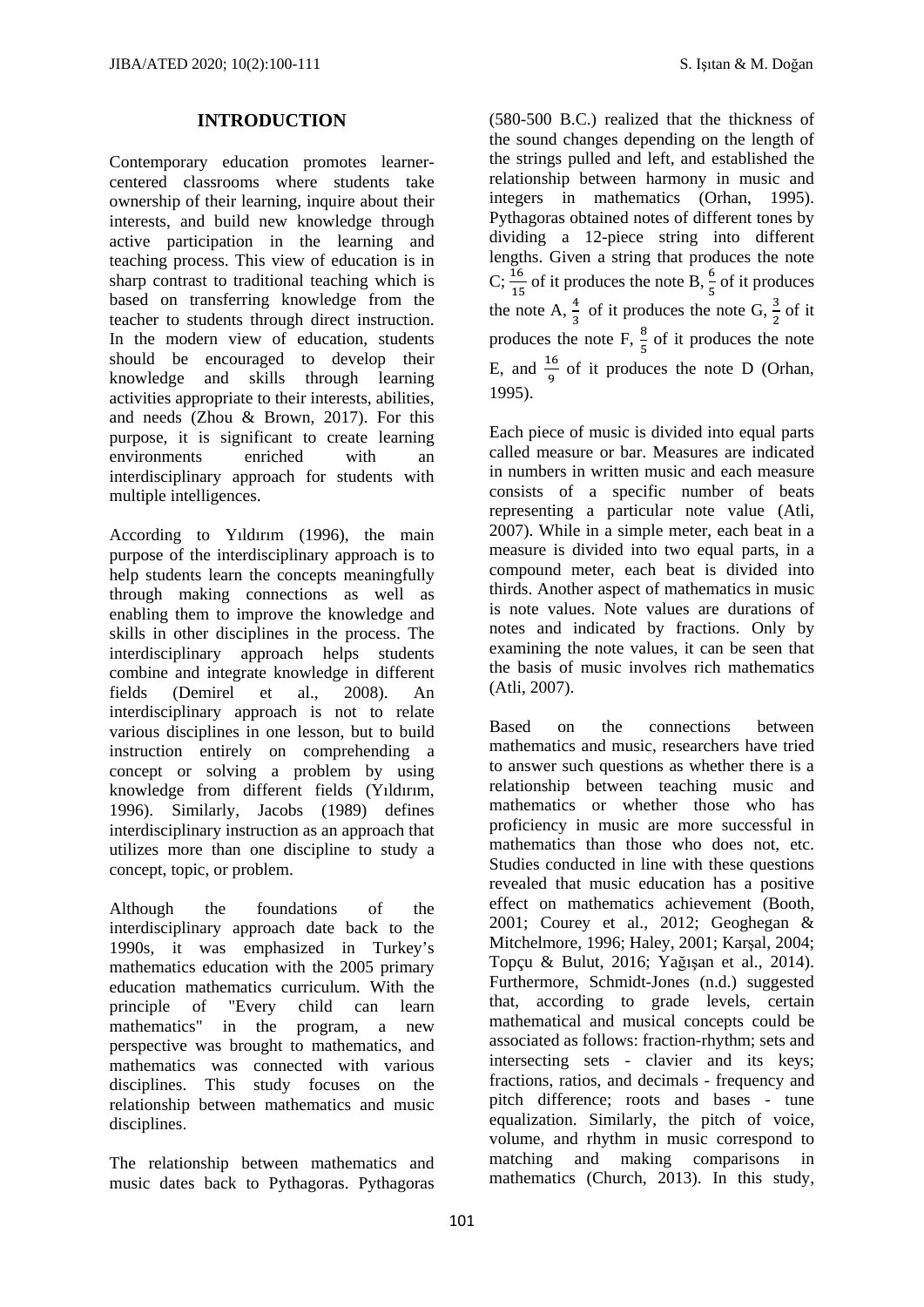activities were designed and applied by associating the concepts of measure and beat in music with the concept of fraction in mathematics.

Ministry of National Education (MoNE) (2009) highlighted the concepts of notes and fractions while mentioning the relationship between mathematics and other disciplines in the primary education mathematics curriculum. The subject of fractions in the spiral mathematics curriculum is included in different grade levels within different standards. The first grade content standards include the concepts of whole and half, and then each year new topics are introduced to students (MoNE, 2018). Implementing an innovative and interdisciplinary method in teaching fractions and operations with fractions, which is one of the most challenging subjects for primary school students, is anticipated to have positive effects on students' attitude towards mathematics, mathematics achievement, and class participation (Altun, 1999). Accordingly, this study aimed to enrich the learning environment with activities designed by considering the relationship between mathematics and music to ensure active participation of students in the lesson and to promote meaningful learning.

### **ACTIVITY IMPLEMENTATION**

The study was carried out with 23 fifth grade students attending at a state school located in the Black Sea Region of Turkey. The necessary ethics committee approval was obtained for the study. The activities shared in the article were designed towards the fifth grade content standards "M.5.1.4.1. Students will be able to understand and perform the addition and subtraction of two fractions whose denominators are equal to each other or whose denominators are multiples of each other." and "M.5.1.4.2. Students will be able solve and construct problems that require addition and subtraction of fractions with equal denominators or denominators that are multiples of each other." The activities were prepared by the first author, who was the responsible teacher for the course at the time of the study, in cooperation with the second author. The implementation process lasted 7 lesson hours; one lesson as a revision of musical terms and the rest 6 lesson hours for

implementing the activities. In these activities, concepts such as note and rest values (a whole, half, quarter, etc.,), measure, beat in music theory were discussed. In the preparation process of the activities, music teachers who are experts in their fields were consulted and the activities were revised in line with their opinions.

The first activity aimed to remind the students the names of the notes with beat values such as a whole note, half note, and quarter note. The equivalence relation between notes and the concept of measure of  $\frac{4}{4}$  were explained in detail. In addition, the determination of notes with equal beats to a whole note using colored papers; grasping note lengths through clapping and vocalization; creating a rhythm pattern in  $\frac{4}{4}$ measure; and the relationship between notes and fractions were emphasized.

In the second and the third activities, there were three main objectives. The first of them was to associate musical notes with fractions, the second was to demonstrate the concept of equivalance between the lengths of musical notes using fractions, and finally, the third was to relate adding and subtracting fractions to the measures and total duration of the notes. Each activity is detailed in the following sections.

### **Activity 1**

One of the aims of the first activity is to remind the students of the music notations and terms they learned in the fourth grade music lesson. At this stage of the lesson, video sources such as Haboğlu (2019) and KhanAcademyTurkce (2014) can be used to support the instruction.

After reminding the students of the music notations and concepts, their relationship with fractions was clarified. Accordingly, the staff, bar lines, and measures were introduced to students. *The staff* is defined as "a set of straight, horizontal, parallel lines drawn on top of each other, consisting of 5 lines and 4 equal spaces." (Akdemir, 2017, p.1044). *Bar line* and *measure* are defined as follows: "The vertical line that divides the total durations of notes and rests into equal time units in a piece of music is called a bar line, and each section is called measure." (Akdemir, 2017, p. 1049).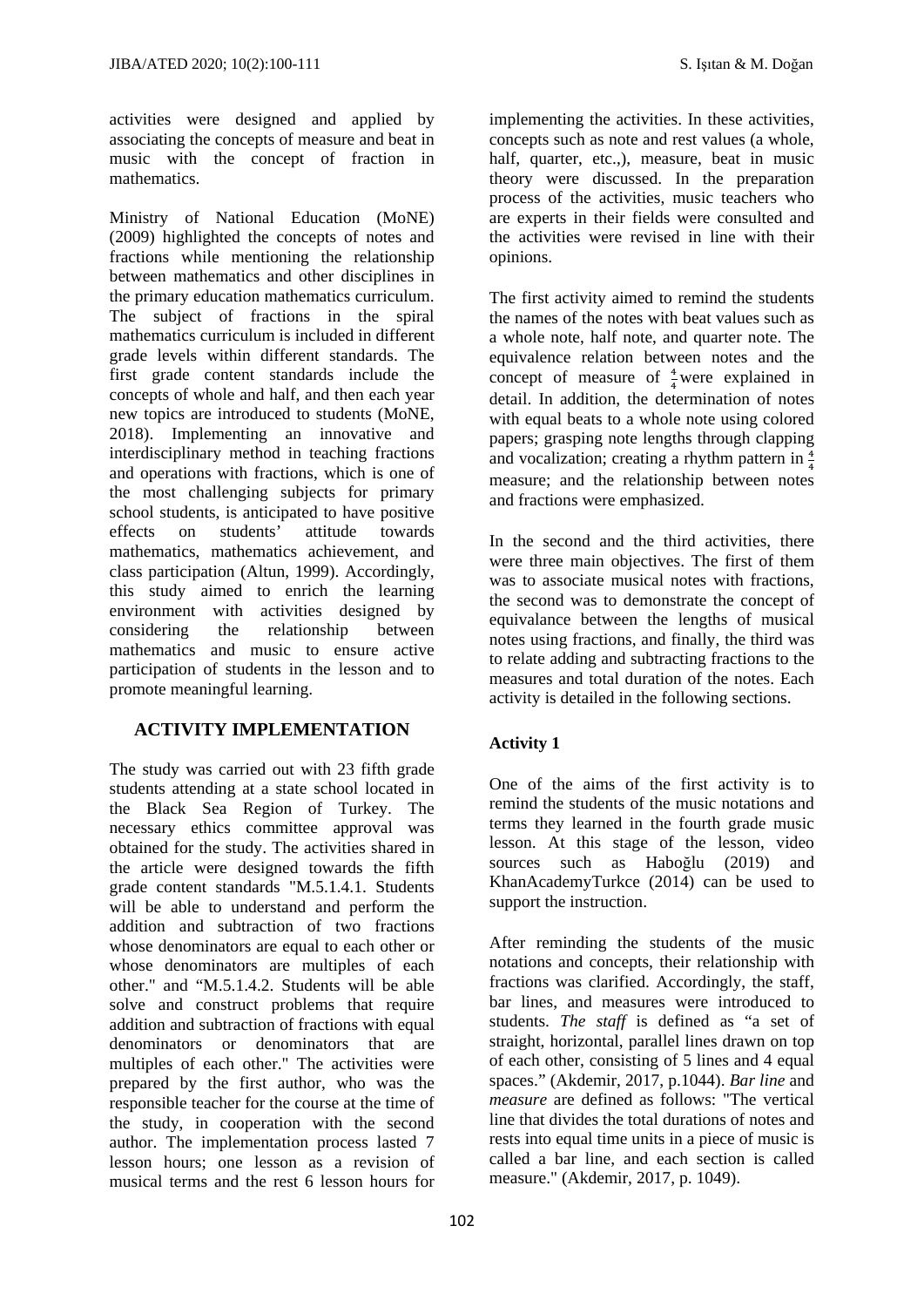The students were reminded that "if the measure is 3/4, it consists of 3 quarter notes, whereas it consists of 3 half notes if the measure is 3/2." Afterwards, the students were asked "How many notes are there in 4/4 measure?" The reply was "4 quarter notes." Subsequently, previously prepared colored papers representing the note values were distributed to the students in order to associate the beat with the duration of notes (Figure 1).



**Figure 1**. The Beats and Durations of Notes

The students clapped four times by counting one-two-three-four for the whole note, twice by counting one-two for the half note, and once for the quarter note. When students were asked how to perform the eighth note, the answer was a half clap. In other words, if the time until they closed and opened their hands was a beat, that only closing or opening time was the length of the eighth note. They were asked to equalize the number of beats. The response of a student, coded as  $S_1$ , to the question "How many half notes were equal to four quarter notes?" was as follows:

The length of four quarter notes is equal to the length of one whole note. Two half notes are equal to one whole note, as well. Therefore, we can have the length of four quarter notes by using two half notes.

The teacher asked "How can I form a whole note by using the other durations of notes?" Some of the students' replies were as follows:

S<sub>2</sub>: Four quarter notes, teacher.

- $S_3$ : Two half notes.
- S<sub>4</sub>: Eight of eighth notes.

Some of the students were able to perform beats by clapping to physically demonstrate the durations of the notes. Besides, they were able to represent the relationship between the note durations with colored papers. A visual showing this situation is presented in Photograph 1.



**Photograph 1.** From Mathematics and Music Activities

Students were informed about the rests and their symbols which had equal durations with other notes. Figure 2 shows the shapes of notes and rests, their beat times, and names.

| Note symbols | Rest symbols | Beat number        | Rhytmic name   |  |  |  |
|--------------|--------------|--------------------|----------------|--|--|--|
| 。            |              | 4 beats            | Whole note     |  |  |  |
| $\bullet$    |              | 2 beats            | Half note      |  |  |  |
|              |              | 1 beat             | Quarter note   |  |  |  |
|              |              | $\frac{1}{2}$ beat | Eighth note    |  |  |  |
|              |              | 1/4 beat           | Sixteenth note |  |  |  |

**Figure 2.** The Symbols and Durations of Notes

The teacher reminded that the measure of 4/4 had four-quarter notes. The 4/4 measure sample given in Figure 3 was examined in the classroom. The students concluded that the sum of four eighth notes and two quarter notes is equal to the measure of  $\frac{4}{4}$ , and similarly the sum of one quarter note and six eighth notes constitutes  $\frac{4}{4}$  measure.



**Figure 3.** An Example of  $a \frac{4}{4}$  Measure

The students were asked to find other examples suitable for this measure by using notes with at least two different lengths of time, write the examples on paper, and perform them by clapping their hands. Figure 4 shows one of the student responses.



**Figure 4**. Measure Created by a Student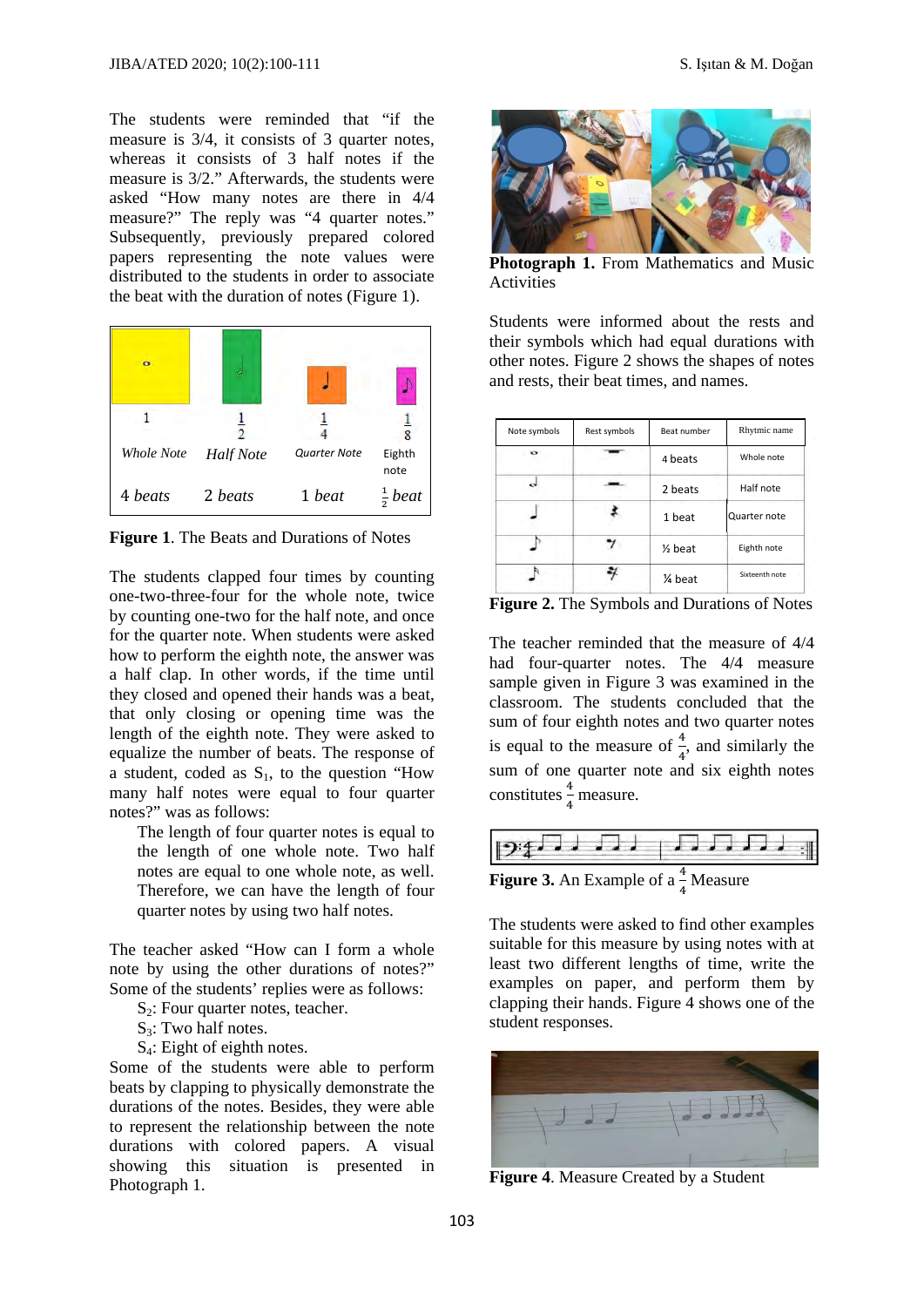Most of the students correctly created the required measure. At the end of the activity, worksheet 1 given in Appendix 1 was distributed to the students. It was observed that the students learned the symbols of the notes, their duration, and the concept of measure, and that they could correctly write measures using the relationship between the duration of notes.

### **Activity 2**

This activity targets the content standard "M.5.1.4.1. Students will be able to understand and perform the addition and subtraction of two fractions whose denominators are equal to each other or whose denominators are multiples of each other." and aims to promote students' reasoning skills as well as making connections between mathematics and music. In this 3-hour-activity, students were asked to add and subtract the notes having the same duration values. At this stage, worksheet 2 given in Attachment 2 was used. They were able to add and subtract the note durations having the same values without any transformation. However, they used the rhythmic value chart given in Figure 5 to add or subtract fractions representing notes with different durations by making the denominators equal to each other.



**Figure 5**. Rhythmic Value Chart

The students were able find how many notes smaller in duration there were in a note longer in duration and they were able to perform addition and subtraction of fractions with the help of the rhythmic value chart. For instance, while adding or subtracting a half note and a quarter note, they transformed the half note into two quarter notes. Thus, they obtained a common denominator in order to add fractions with unlike denominators. When adding a fraction with a natural number or subtracting a fraction from a natural number, the whole note

was used instead of the natural number. A visual from the activity process is presented in Photograph 2.



**Photograph 2.** A Student Answering Worksheet 2

While adding two fractions with like denominators; for example,  $\frac{3}{4} + \frac{2}{4}$ , it was discussed that  $\frac{3}{4}$  contained three quarter notes and  $\frac{2}{4}$  contained two quarter notes. Therefore, the operation  $\frac{3}{4} + \frac{2}{4}$  means adding 3 quarters and 2 quarters, resulting in 5 quarters. These operations were linked with the note symbols and durations (Figure 6). Students demonstrated the addition by clapping hands.

Whole note (4 beats)

\nHalf note (2 beats)

\nQuarter note (1 beat)

\n
$$
3 \times \left( \frac{1}{4} \right) + 2 \times \left( \frac{2}{4} \right) = 5 \times \left( \frac{5}{4} \right)
$$



An example dialogue between the students and the teacher from this stage of the lesson is as follows:

Teacher: What is the sum of one quarter note and another quarter note?

 $S<sub>1</sub>$ : It is two quarter notes.

Teacher: Can you tell us the two quarter notes as a fraction?

 $S_2$ : 2/4

Teacher: What is the total duration of one eighth note and two eighth notes? Who wants to explain it using the fractions?

 $S_3$ : It is three eighth notes, the fraction is 3/8, teacher.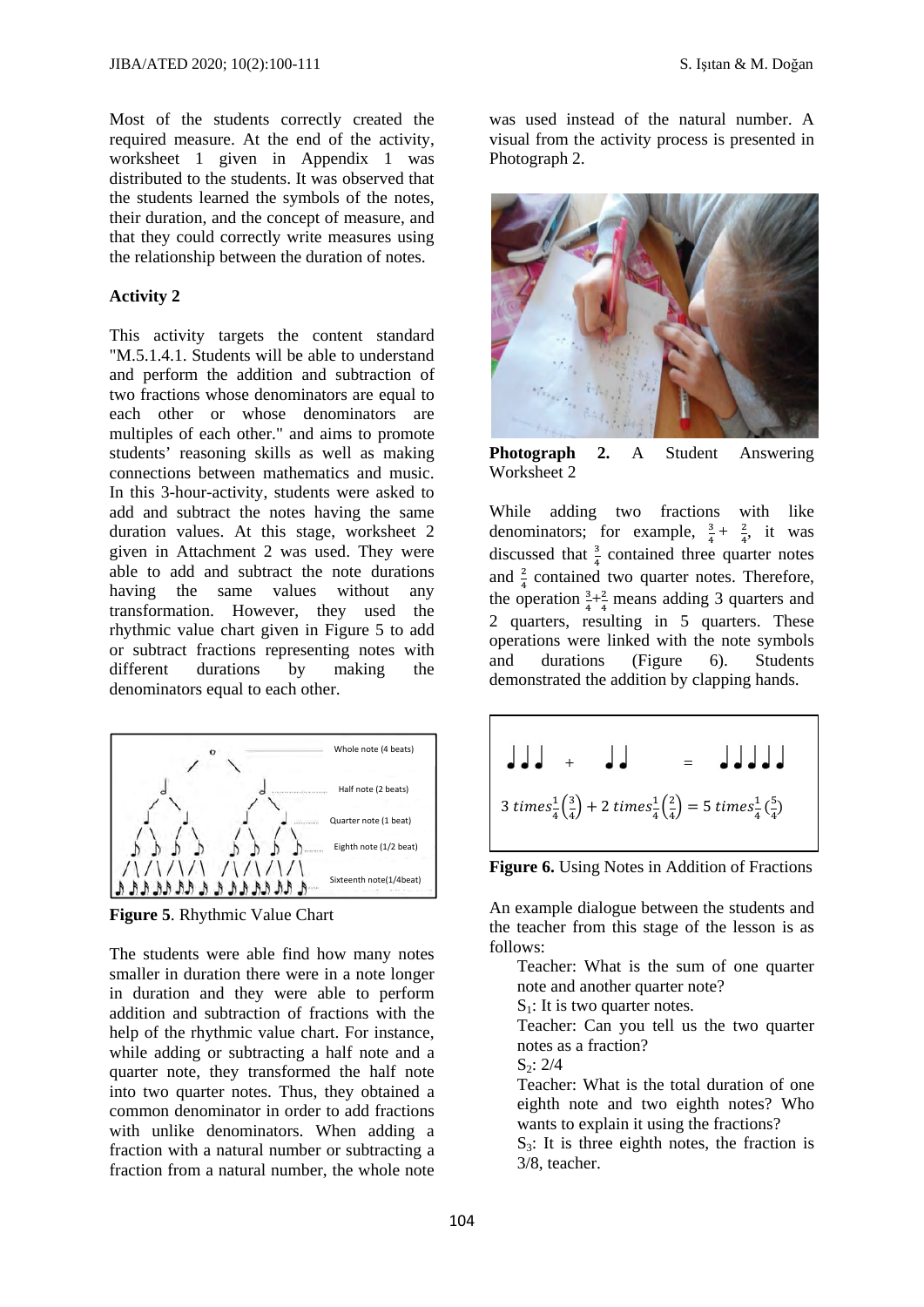One of the students explained that "In order to add the notes with the same duration, for example, adding a quarter note and a quarter note makes two quarter note durations, in fractions adding  $\frac{1}{4}$  and  $\frac{1}{4}$  makes 2/4, we simply add the numerators." Similar feedbacks came from the other students. As a result of the activity, it was concluded that "To add the fractions with like denominators, the sum of the numerators are written over the common denominator."

To subtract two fractions with like denominators, the steps in the addition process are repeated with subtracting instead of adding. Figure 7 illustrates a subtraction operation.

$$
\begin{array}{c|c|c|c|c|c} \n\hline\n\downarrow & \downarrow & \downarrow & \downarrow & \downarrow & = & \downarrow & \downarrow & = & \downarrow & \downarrow & \downarrow & = & \downarrow & \downarrow & \downarrow & \downarrow & \downarrow & \downarrow & \downarrow & \downarrow & \downarrow & \downarrow & \downarrow & \downarrow & \downarrow & \downarrow & \downarrow & \downarrow & \downarrow & \downarrow & \downarrow & \downarrow & \downarrow & \downarrow & \downarrow & \downarrow & \downarrow & \downarrow & \downarrow & \downarrow & \downarrow & \downarrow & \downarrow & \downarrow & \downarrow & \downarrow & \downarrow & \downarrow & \downarrow & \downarrow & \downarrow & \downarrow & \downarrow & \downarrow & \downarrow & \downarrow & \downarrow & \downarrow & \downarrow & \downarrow & \downarrow & \downarrow & \downarrow & \downarrow & \downarrow & \downarrow & \downarrow & \downarrow & \downarrow & \downarrow & \downarrow & \downarrow & \downarrow & \downarrow & \downarrow & \downarrow & \downarrow & \downarrow & \downarrow & \downarrow & \downarrow & \downarrow & \downarrow & \downarrow & \downarrow & \downarrow & \downarrow & \downarrow & \downarrow & \downarrow & \downarrow & \downarrow & \downarrow & \downarrow & \downarrow & \downarrow & \downarrow & \downarrow & \downarrow & \downarrow & \downarrow & \downarrow & \downarrow & \downarrow & \downarrow & \downarrow & \downarrow & \downarrow & \downarrow & \downarrow & \downarrow & \downarrow & \downarrow & \downarrow & \downarrow & \downarrow & \downarrow & \downarrow & \downarrow & \downarrow & \downarrow & \downarrow & \downarrow &
$$

**Figure 7.** Using Notes in Subtracting Fractions

In order to add fractions with unlike denominators, the duration of notes is converted to equivalent note durations. For example; in  $\frac{1}{2} + \frac{1}{4}$ , the fraction with the smaller denominator (2) has a larger note length, and it can be converted into sum of shorter notes to have a common denominator. In this example, a half note has two beats, while a quarter note has one beat. Since a half note is equal to two quarters, a half note can be converted into two quarter notes ( $\frac{1}{2} = \frac{2}{4}$ ). After getting the common denominator, simply add the numerators. One of the students used the rhythmic value chart as fraction sets to perform the operations. By using the equivalence between the lengths of the notes, the denominators of the fractions are equalized and the result of the operation is obtained. A sample dialogue with students during the processes is as follows:

Teacher: We will add the duration of a half note and a quarter note, what should we do for this?

S4: The number of beats in their duration is important.

 $S_5$ : The quarter note has one beat, while the half note has two beats.

Teacher: Can we use our rhythmic value chart?

 $S_6$ : Yes, teacher. The duration of one unfilled head with stem [the student means half note] corresponds to the duration of two filled heads with stems [he means a quarter note]. We can use two filled head with stems instead of one unfilled head with stem.

 $S_7$ : Teacher, my friend wants to express that one half note is equivalent to two quarter notes. To say it with fractions,  $\frac{1}{2} = \frac{2}{4}$ . Here, we can add two quarters and one quarter and get three quarters. So the answer is  $\frac{3}{4}$ .

At the end of this dialogue, the operations shown in Figure 8 were written on the board.



**Figure 8.** Adding Fractions with Unlike Denominators

In order to add a whole number and a fraction, a whole note was used instead of a whole number. For example, the number 3 was expressed with three whole notes. The operation  $2 + \frac{1}{4}$  is shown in Figure 9. The students calculated that two whole notes are equivalent to eight quarter notes  $(2 = \frac{8}{4})$ . Afterwards, they followed the same steps of adding like fractions.



**Figure 9.** Adding Fractions with a Whole Number

To subtract two fractions with unlike denominators, the notes were converted into notes with equal durations. To illustrate, the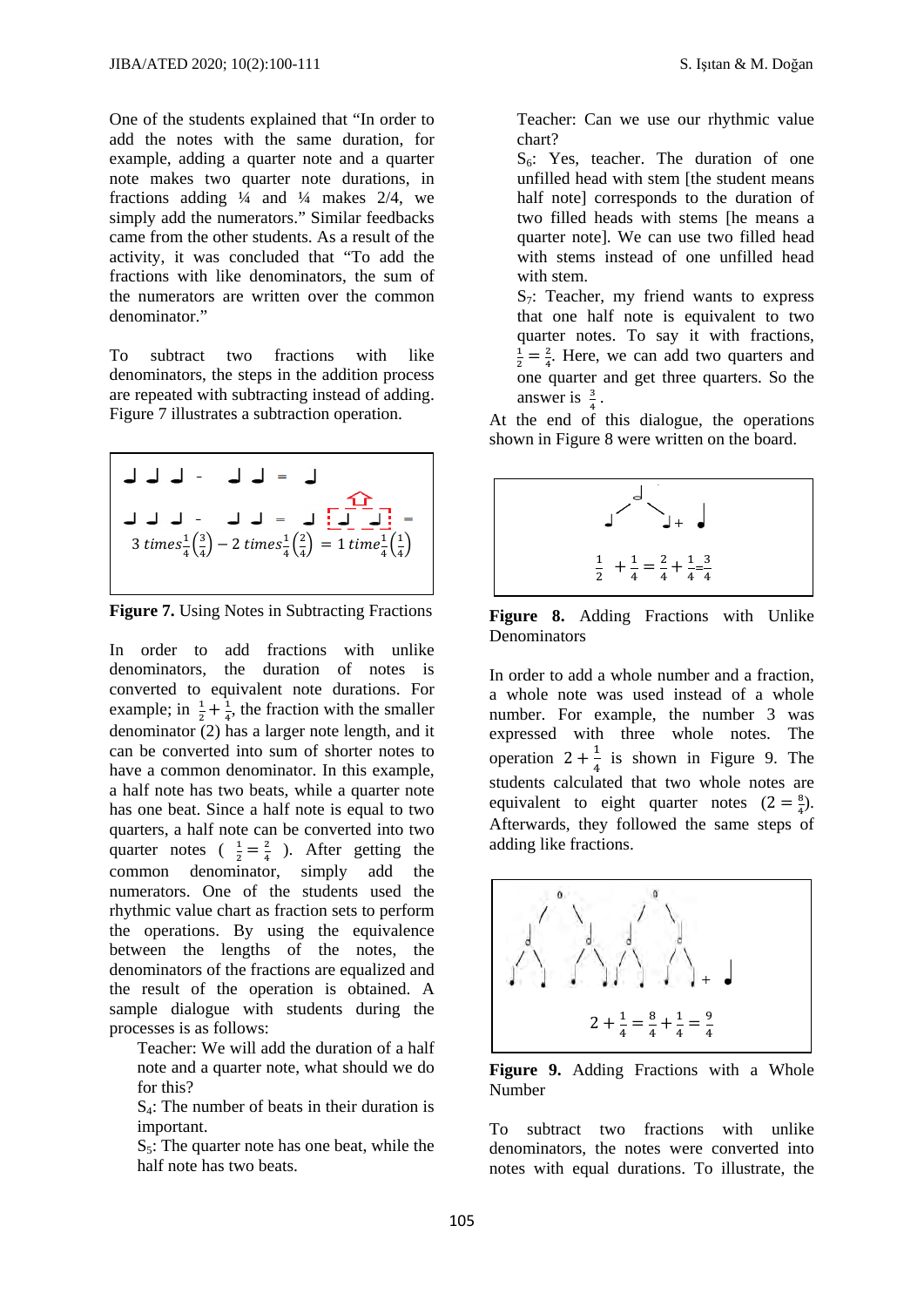steps for  $\frac{5}{8} - \frac{1}{2}$  are shown in Figure 10. The analysis of the subtraction  $2 - 1\frac{1}{4}$ , given as an example of subtracting a fraction from a whole number, is shown in Figure 11.



Figure 10. Subtracting Fractions with Unlike Denominators



Figure 11. Subtracting a Fraction from a **Whole Number** 

As a result of engaging in this activity, the students concluded that when adding and subtracting fractions with like denominators, they should simply add the numerators and then write the sum over the common denominator. If the denominators were unlike, then they obtained common denominators using the relationships between the note durations.

#### **Activity 3**

The activity took 3 lesson hours and focused on the content standard "M.5.1.4.2. Students will be able solve and construct problems that require addition and subtraction of fractions with equal denominators or denominators that are multiples of each other." The aim of this activity is to provide students with such skills as problem solving, communication, reasoning and connecting through solving problems related to music. In this activity, the students were given the measure of a music composition and the duration of some of the notes in the composition. The teacher introduced the activity by saying "Each piece

of music has a measure which is a segment of time defined by a specific number of beats." They, they were asked to find the missing note value in the following problem.

Problem: A composition has a measure of  $\frac{4}{4}$ . There is a quarter note and a half note in one measure. Find the missing note.

First, steps were planned for the solution. Reasoning strategy might lead us to find the solution. A solution method is adding the note values given, and then, subtracting the sum of note values from the measure of  $\frac{4}{4}$ . Next, the plan was implemented. For this, the following operations were performed:

The measure of  $\frac{4}{4}$  equals four quarters.

$$
\frac{1}{2} + \frac{1}{4} = \frac{2}{4} + \frac{1}{4} = \frac{3}{4}
$$
  

$$
\frac{4}{4} - \frac{3}{4} = \frac{1}{4}
$$

The missing duration is a quarter  $\left(\begin{array}{c} \bullet \\ \bullet \end{array}\right)$ .

At the final step, the solution was checked. It was checked whether the measure of  $\frac{4}{4}$  was obtained by adding the quarter note and half note given in the problem and the resulting quarter note. The result was verified as follows:

$$
\frac{1}{4} + \frac{1}{2} + \frac{1}{4} = \frac{4}{4}.
$$

The activity went on with another problem. The teacher asked students that "Ayse first sings a measure of the rhythm of an anthem at a 2/4 tempo, then a measure of slowrock rhythm at a 6/8 tempo. How much did Ayse exceed a measure of 4/4 tempo?" One of the answers from the students  $(S_8)$  to this question is as follows: "We should add  $2/4$  and  $6/8$ because both of the measures are used. Then, we have to subtract the  $4/4$  tempo from the result we found so that we can find out how much she exceeded." Another example of the problems solved in the lesson is given in Figure 12. A visual from activity 3 is given in Photograph 3.

The students answered questions and solved problems that require addition and subtraction of fractions in the three activities shared. They were asked questions about the fractional concepts in the process and were guided to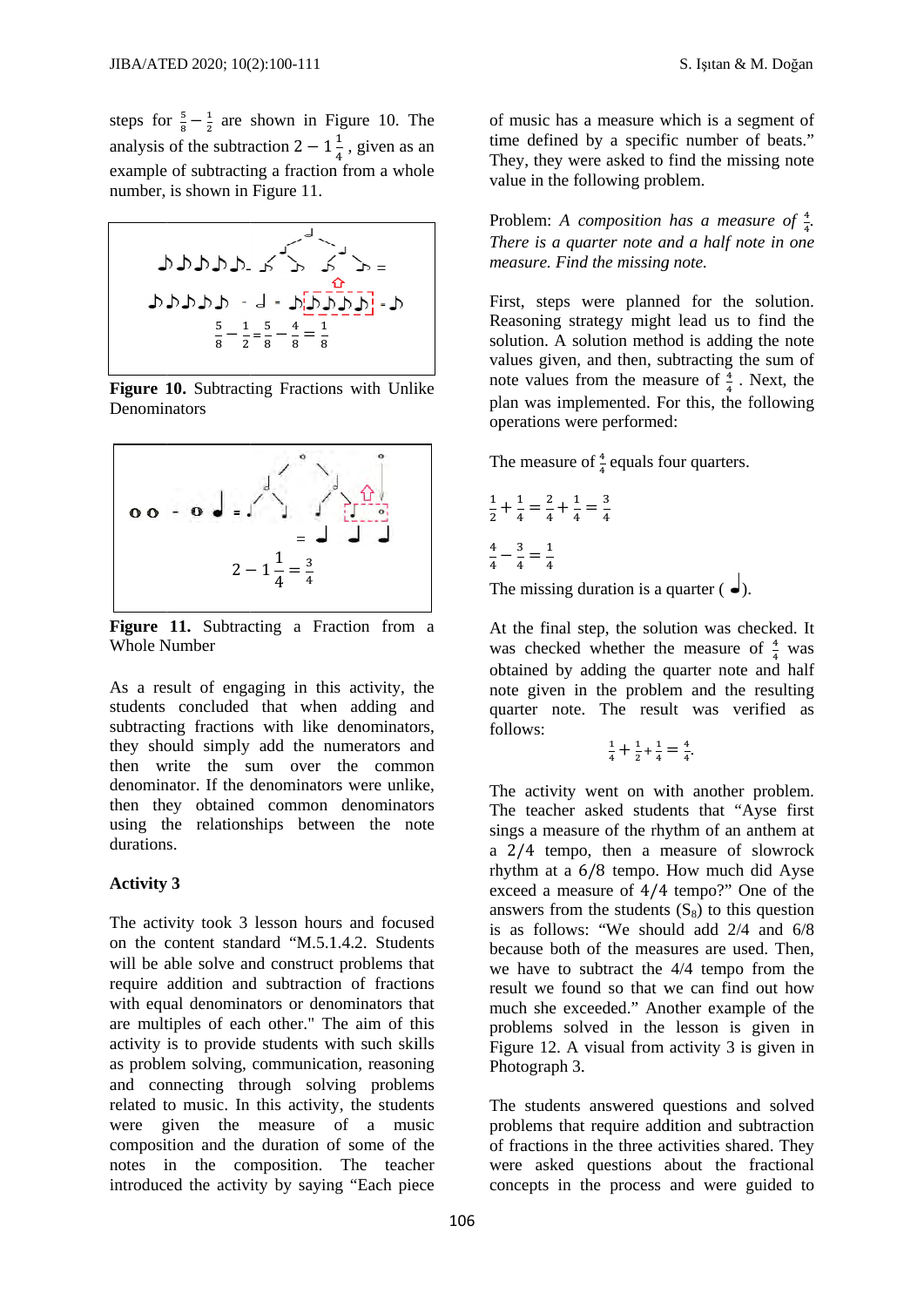discover rules for adding and subtracting the fractions themselves. The classroom discussion allowed students to share their ideas and give feedback to each other.



are given above. Can you find the notes in the question mark that the composer deleted by mistake?

**Figure 12.** One of the Problems Addressed to Students



**Photograph 3.** A Photograph Representing Students' Participation in the Activity 3

# **CONCLUSION and SUGGESTIONS**

A curriculum design process usually involves integrating the discipline with other fields within the framework of values, skills, and competencies (MoNE, 2018). This study, which was carried out with 23 students attending the fifth grade, consists of activities that integrate the concepts of music such as note, beat, and measure with the concept of fractions in mathematics. The activities were implemented with an interdisciplinary approach. It was observed that the students' motivation was high to participate in the lessons. They played an active role both mentally and physically in the process of forming and operating with fractions using their knowledge of notes. The fact that the necessary preliminary information was given in the beginning prevented any significant problems in the process. Through the questions directed to the students in the activities, the

students were supported to construct knowledge about fraction operations, this knowledge was discussed in the classroom, and consequently, common decisions were made on the concepts and generalizations.

At the end of the activities, it was observed that the students progressed positively in understanding operations with fractions and solving problems requiring these operations. This finding is consistent with the findings of previous studies (Courey et al., 2012; Jones & Pearson, 2013) examining the relationship between mathematics and music.

In the activities aimed at adding/subtracting fractions with like denominators, the students were able to perform operations related to the values of notes with the same length of time. In the tasks where notes of different duration were modeled, they were able to find out how many notes with a lower value should be formed by using the rhythm value chart. Therefore, the students realized that when adding or subtracting fractions with unlike denominators, they need to get a common denominator.

In the activity designed for solving problems requiring addition and subtraction of fractions, it was observed that the students could find the missing note values in the music pieces. The three activities shared in this paper seemed to help students comprehend adding and subtracting fractions meaningfully and support their problem solving skills. The connections to music helped to make the activities interesting and meaningful.

Future studies may examine how the interdisciplinary lessons based on the relationship between mathematics and music influence students' performance, motivation, and attitudes towards mathematics. Similar activities can be designed by using different music and mathematics concepts. For example, the topic "operations with fractions" in the sixth grade and the topics "operations with rational numbers" and "ratio-proportion" in the seventh grade can be related to the concept of notes.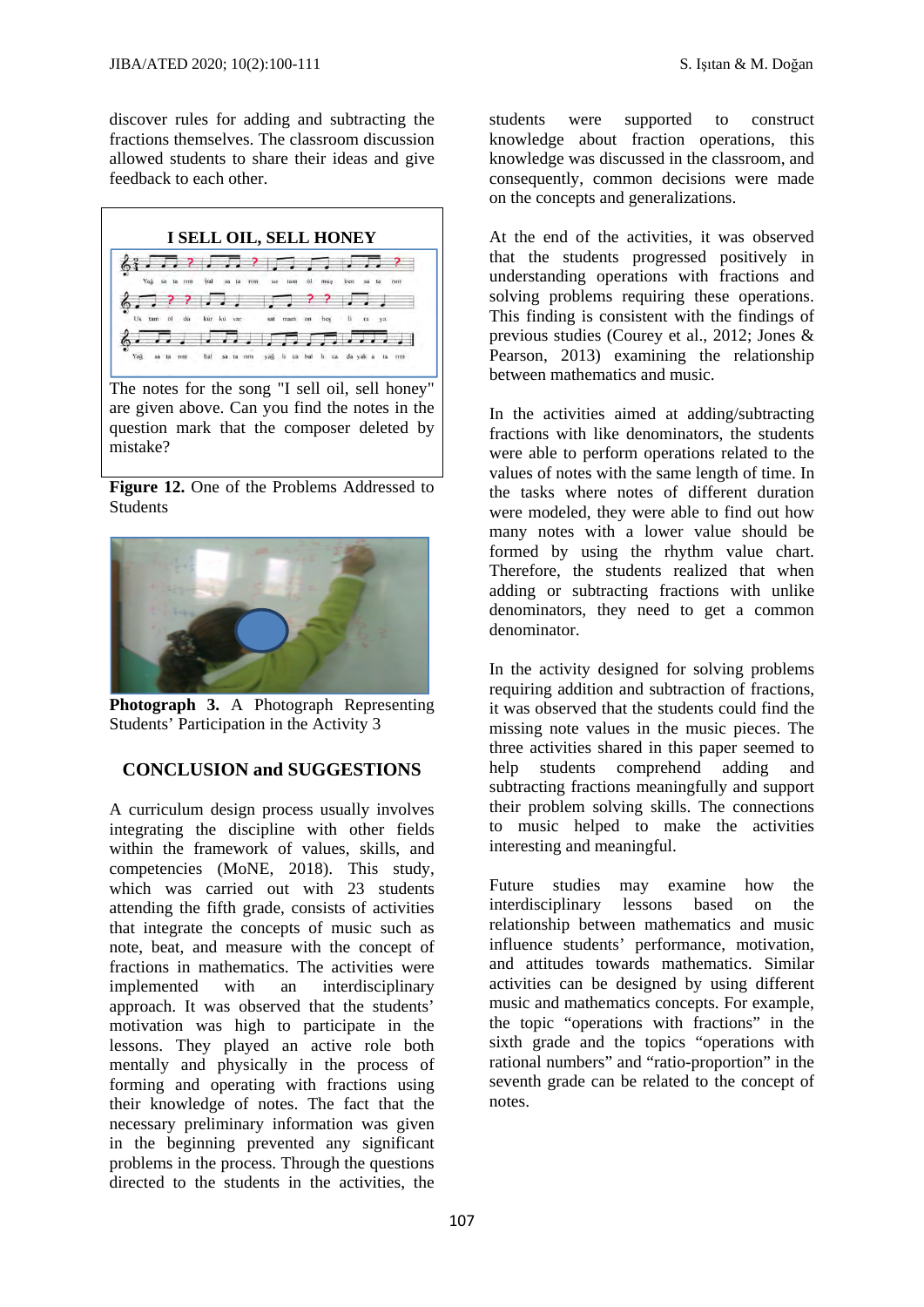#### **Notes**

1- Researchers' contribution to the study is equal.

2- This study has been produced from the master's thesis completed by the first author under the supervision of the second author.

### **REFERENCES**

- Akdemir, M. (2017). Bendirde ve diğer vurmalı çalgılarda ortak kullanılan uluslararası müzik terim ve işaretleri [Rahmentrommel and other versatile plays common used international music terms and signs]. *Journal of International Social Research, 10*(54), 1044-1064.
- Altun, M. (1999). *Matematik öğretim yöntemleri [Mathematics teaching methods]*. Açık Öğretim Fakültesi Yayınları.
- Atli, S. (2007). *Matematiksel-mantıksal yetenek ile ritimsel yetenek arasındaki ilişkiler [Relations between matematical-logical talent and rhythmic intelligence]* [Unpublished master's thesis]. Gazi University Institute of Educational Sciences.
- Booth, E. (2001). Music and math: The magical connection. *Scholastic*, *8*(3), 50- 54.
- Church, E. B. (2013). *The math in music and movement.*  https://www.scholastic.com/teachers/arti cles/teaching-content/math-musicmovement/
- Courey, S. J., Balogh, E., Siker, J. R., & Paik, J. (2012). Academic music: Music instruction to engage third-grade students in learning basic fraction concepts. *Educational Studies in Mathematics*, *81*, 251-278.
- Demirel, Ö., Tuncel, İ., Demirhan, C., & Demir, K. (2008). Çoklu zekâ kuramı ile disiplinlerarası yaklaşımı temel alan uygulamalara ilişkin öğretmen-öğrenci görüşleri [Teacher and pupil views about activities based on multiple intelligences and the interdisciplinary approach]. *Education and Science*, *33*(147), 14-25.

3- There is no conflict of interest between the authors.

4- Ethics committee approval was obtained from the institution of the second author, dated 05.29.2020 and numbered 2020/308.

- Geoghegan, N. & Mitchelmore, M. (1996). Possible effects of early childhood music on mathematical achievement. *Journal for Australian Research in Early Childhood Education*, *1*, 57-64.
- Haboğlu, M. (2019, February 7). *Temel müzik terimleri [Basic music terms]* [Video].Youtube. https://www.youtube.com/watch?v=GB g2bTFr9a4
- Haley, J. A. (2001). *The relationship between instrumental music instruction and academic achievement in fourth grade students* [Unpublished dissertation]. Pace University.
- Jacobs, H. H. (1989). The growing need for interdisciplinary curriculum content. In H. H. Jacobs (Ed.), *Interdisciplinary curriculum: Design and implementation*  (pp. 1-99). ASCD.
- Jones, S. M., & Pearson, D. (2013). Music: Highly engaged students connect music to math. *General Music Today*, *27*(1), 18-23.
- Karşal, E. (2004). *Okul öncesi dönemi çocuklarda müzik yeteneği ve matematik yeteneği ilişkisi ve müzik eğitiminin matematik performansı üzerine etkileri [The relationship between mathematical ability and musical ability and the effects of music education on mathematical performance]*  [Unpublished doctoral dissertation]. Marmara University Institute of Educational Sciences.
- KhanAcademyTurkce. (2014, October 8). *Nota değerleri, süre, zaman işareti (Müzikte temel bilgiler)[Note values, duration, time signature (Basic information in music*)*]* [Video]. Youtube. https://www.youtube.com/watch?v=9Zt DqDjxxSc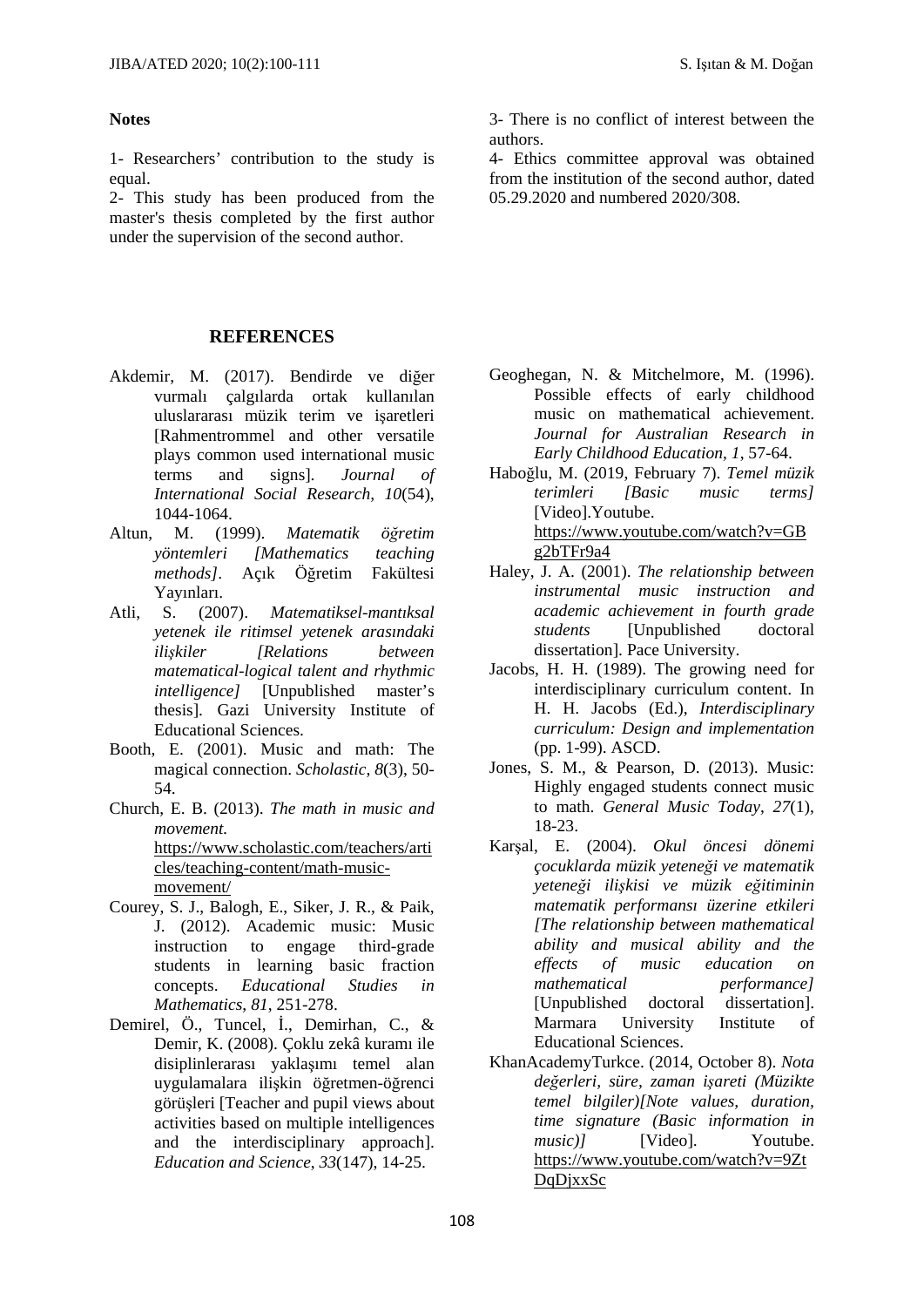- Ministry of National Education. (2009). *İlköğretim matematik dersi 6-8. Sınıflar öğretim program ve kılavuzu*. *[Middle school mathematics curriculum for grades 6-8]*. Talim ve Terbiye Kurulu Başkanlığı.
- Ministry of National Education. (2018). *Matematik dersi öğretim programı (İlkokul ve ortaokul 1, 2, 3, 4, 5, 6, 7 ve 8. sınıflar)* [*Mathematics curriculum (Primary and secondary school grades 1, 2, 3, 4, 5, 6, 7, and 8)]*. http://mufredat.meb.gov.tr/Dosyalar/201 813017165445- MATEMAT%C4%B0K%20%C3%96%

C4%9ERET%C4%B0M%20PROGRA MI%202018v.pdf

- Orhan, C. (1995). Matematik ve müzik [Math and music]. *Matematik Dünyası*, *5*(1), 6- 7.
- Schmidt-Jones, C. (n.d.). *Music and math.*  Retrieved September 12, 2020, from https://cnx.org/contents/qxCNZS4M@9/ Music-and-Math.
- Şiap, İ., & Duru, A. (2004). Kesirlerde geometriksel modelleri kullanabilme becerisi [Skills of using geometrical models in fractions]. *Gazi* University *Kastamonu Education Journal*, *12*(1), 89-96.
- Topçu, H., & Bulut, N. (2016). Şarkılarla yapılan matematik öğretiminin 6.sınıf öğrencilerinin başarılarına etkisi [The effects of mathematics instruction enriched with songs on  $6<sup>th</sup>$  grade students' achievement]. *Ahi Evran University Journal of Kırşehir Education Faculty, 17*(1), 535-553.
- Yağışan, N., Köksal, O., & Karaca, H. (2014). İlkokul matematik derslerinde müzik destekli öğretimin başarı, tutum ve kalıcılık üzerindeki etkisi [The effect of teaching math through music on achievement, attitude and retention of the students in primary schools]. *Journal of Art and Language*, *3*(11), 1-26.
- Yıldırım, A. (1996). Disiplinlerarası öğretim kavramı ve programlar açısından doğurduğu sonuçlar [The consequences of interdisciplinary teaching concept and programs]. *Hacettepe University Journal of Education*, *12*, 89-94.
- Zhou, M., & Brown, D. (Eds.). (2017). *Educational learning theories*. https://oer.galileo.usg.edu/cgi/viewconte nt.cgi?article=1000&context=educationtextbooks

### **Citation Information**

Işıtan, S., & Doğan M. (2020). Mathematics and music relationship: From notes to fractions. *Journal of Inquiry Based Activities, 10*(2), 100-111. http://www.ated.info.tr/index.php/ated/issue/view/21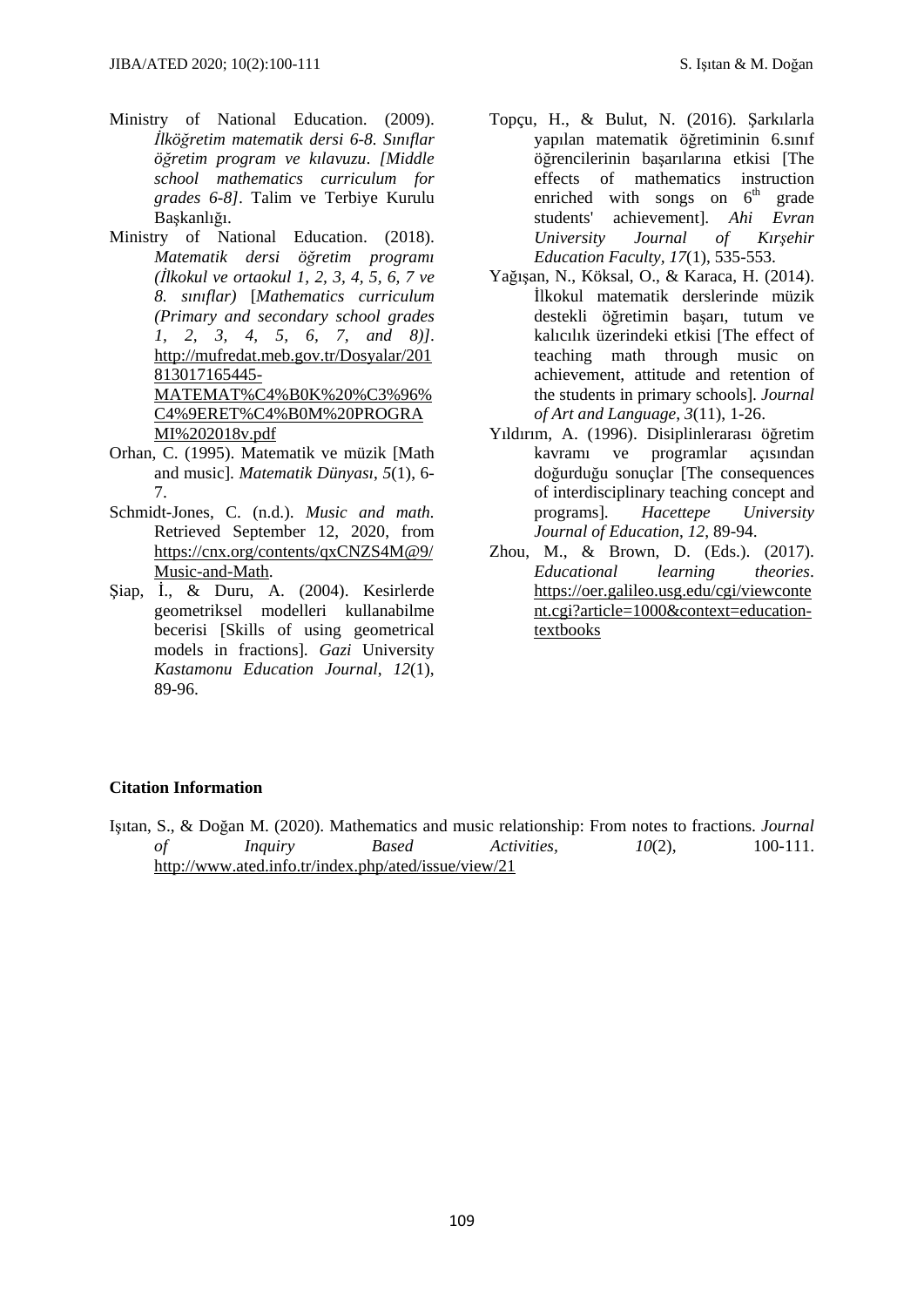# Appendix 1

### Worksheet 1

 $1)$ Use fractions to represent each note and rest.



 $2)$ Find out which note matches with which color in the shapes given below.



 $b)$ 



 $c)$